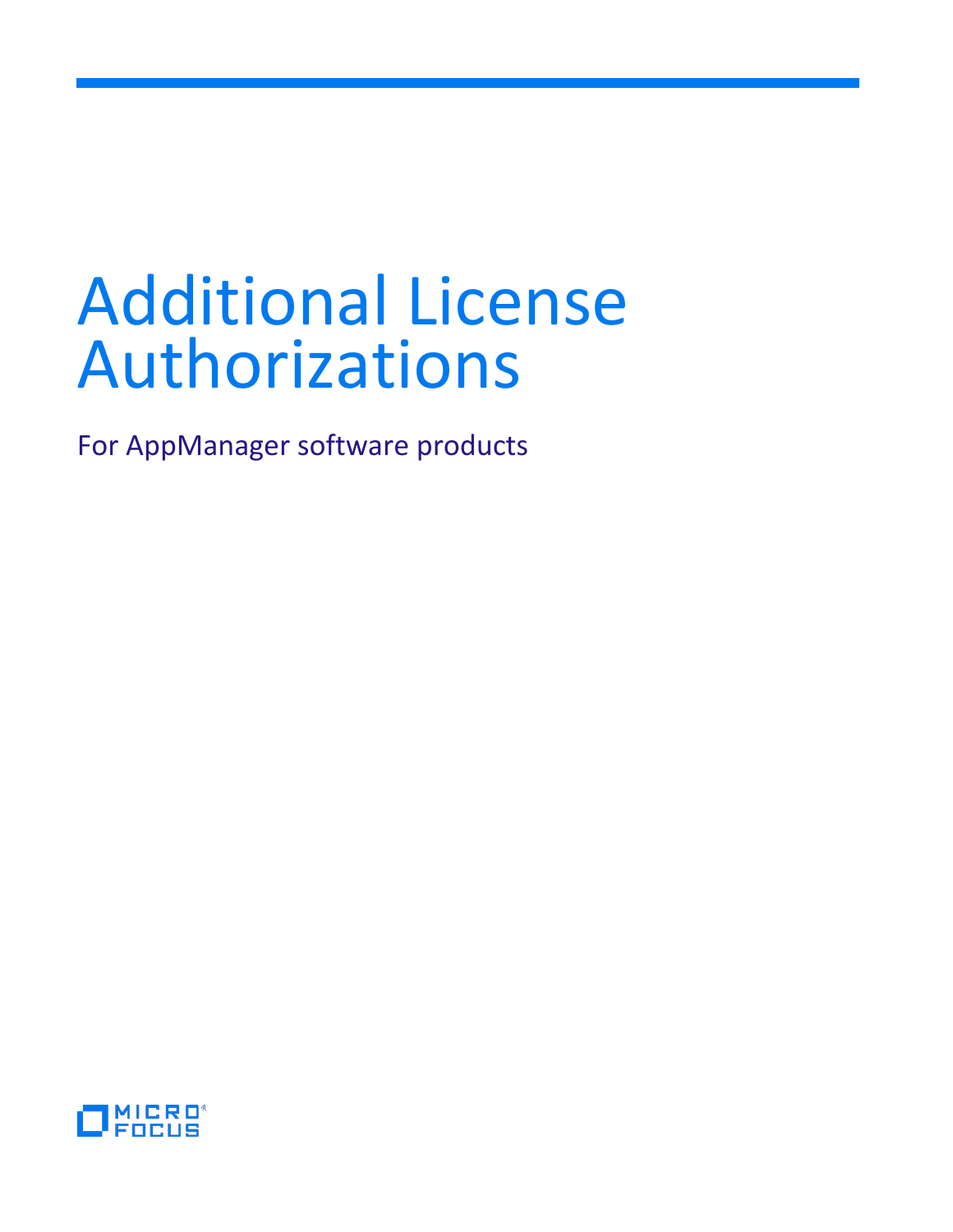This Additional License Authorizations ("ALA") sets forth the applicable License Options and additional specific software license terms that govern the authorized use of the software products specified below, and are part of the applicable Micro Focus End User License Agreement ("EULA") and/or any separate agreement that grants Licensee a license to such products (i.e., Customer Portfolio Terms or other Master Agreement and/or Quotation) ("Applicable Agreement"). The EULA, and/or the Applicable Agreement, if such agreement exists, shall be known as the Governing Agreement. Capitalized terms used but not defined herein shall have the meanings set forth in the Governing Agreement.

## **Products covered**

| <b>Products</b>          | E-LTU or<br>E-Media<br>available * | Non-production<br>software class ** | <b>Term License</b><br>Non-production<br>software class<br>(if available) |
|--------------------------|------------------------------------|-------------------------------------|---------------------------------------------------------------------------|
| <b>Analysis Center</b>   | Yes                                | Class 3                             | Class 3                                                                   |
| AppManager               | Yes                                | Class 3                             | Class 3                                                                   |
| AppManager Unix Agent    | Yes                                | Class 3                             | Class 3                                                                   |
| <b>Operations Center</b> | Yes                                | Class 3                             | Class 3                                                                   |
| Vivinet Assessor         | Yes                                | Class 3                             | Class 3                                                                   |

\* Any product sold as E-LTU or E-Media shall be delivered electronically regardless of any contrary designation in a purchase order. \*\* Additional licenses solely for non-production use, may be available as specified in the Non-Production Licensing Guide found at **[software.microfocus.com/legal/software-licensing](http://software.microfocus.com/legal/software-licensing)** depending on the non-production software class specified above. Any such nonproduction licenses will be subject to the Non-Production Licensing Guide and the applicable License Option terms and conditions set forth in this ALA.

## **Definitions**

| Term                  | <b>Definition</b>                                                                                                                                                                                                                                                                                                                                                                                                                                                                                                                                                                                                                                                |
|-----------------------|------------------------------------------------------------------------------------------------------------------------------------------------------------------------------------------------------------------------------------------------------------------------------------------------------------------------------------------------------------------------------------------------------------------------------------------------------------------------------------------------------------------------------------------------------------------------------------------------------------------------------------------------------------------|
| Device                | Means any non-Server, non-user, network-addressable object, including, without limitation, a phone,<br>switch, router, gateway or other similar object. Softphones and traditional telephones representing the<br>same extension count as only one Device.                                                                                                                                                                                                                                                                                                                                                                                                       |
| Manage                | Means to monitor, and act upon information received, and to report upon such information and actions,<br>as such functions may be supported in the Licensed Software.                                                                                                                                                                                                                                                                                                                                                                                                                                                                                            |
| <b>Managed Object</b> | Means either a Device, Server or User as specified in the product documentation.                                                                                                                                                                                                                                                                                                                                                                                                                                                                                                                                                                                 |
| Monitor               | Means to receive information about, either directly or indirectly.                                                                                                                                                                                                                                                                                                                                                                                                                                                                                                                                                                                               |
| Server                | Means a single physical machine, or a virtual machine, or instance of a server operating system, or a<br>remote machine instance residing on any public/private cloud infrastructure.                                                                                                                                                                                                                                                                                                                                                                                                                                                                            |
| User                  | Means a user object in a single directory tree (or other class of object that contains data representing a<br>person, such as objects containing credit card information or PIN numbers) that has (a) access or use<br>rights to any portion of the Licensed Software, or (b) access or use rights to products (Devices, hardware,<br>or software) being Managed by the Licensed Software, regardless of whether the user object is assigned<br>to a person or Device. User objects (or other classes of objects) representing the same person that are<br>linked to each other within a single tree and/or linked across multiple trees count as only one User. |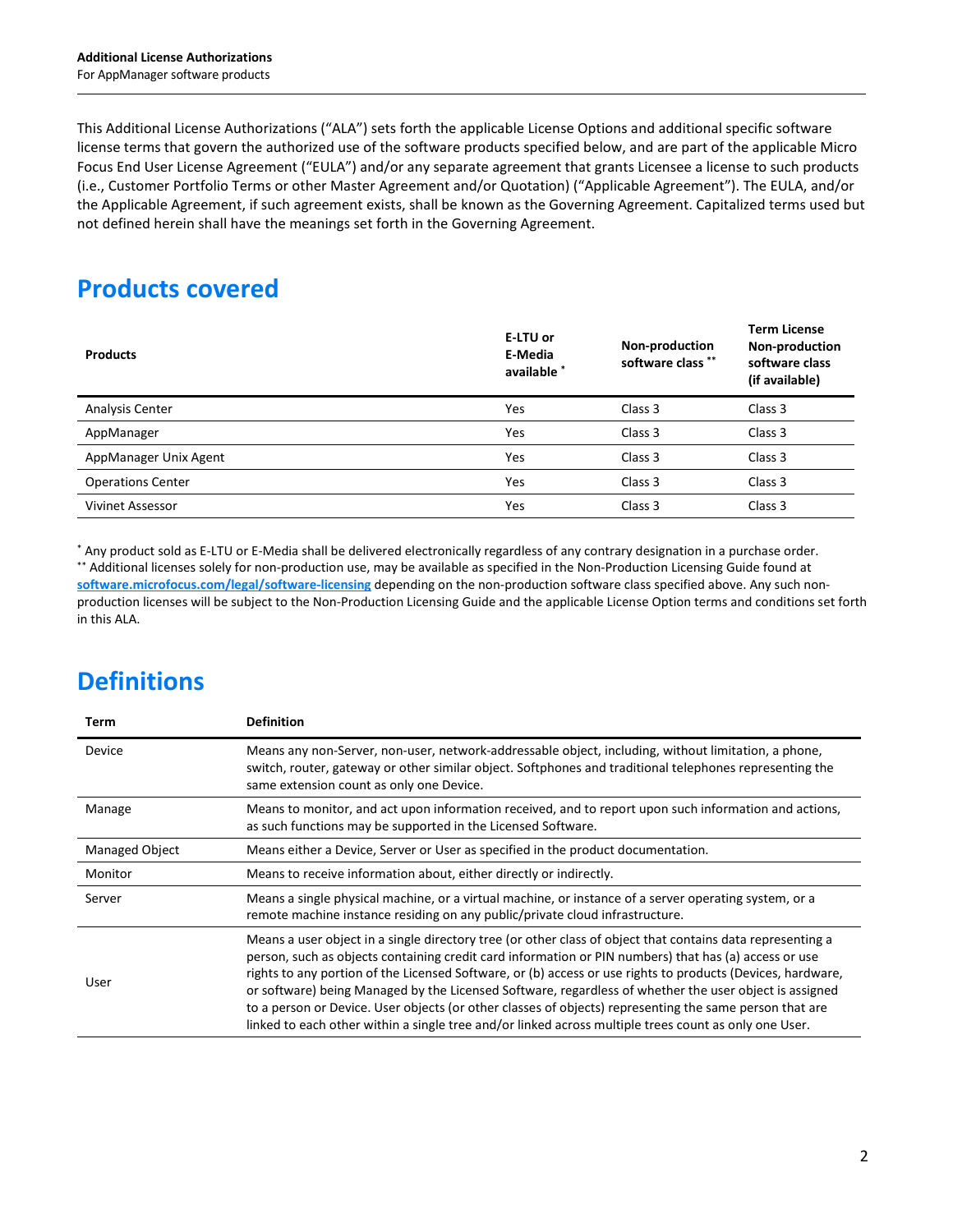## **License Options**

The following License Options are the types of licenses available for a given software product as further specified in this ALA. The applicable License Option for a license shall be as set forth in the Applicable Agreement or Product Order. Those products with only one License Option available shall be governed by such License Option whether or not stated in the Applicable Agreement or Product Order unless otherwise agreed in writing between Licensee and Licensor.

#### **Infrastructure Monitoring License**

Licensed Software provided under this License Option gives Licensee the right to use the Licensed Software to Monitor one or more Server(s), expressly authorized by Licensor in the Product Order for such license for whom Licensee has paid the applicable license fee. A license is required for each instance of the Licensed Software stored, loaded or accessed on any physical, virtual or remote Server, regardless of whether an agent is installed. This License cannot be deployed beyond the count of Server(s) in the Product Order without the Licensor's prior written consent. The manner of calculating the type and number of Servers for which a license is needed shall be determined by Licensor based on Licensee's configuration and operation of the Licensed Software, unless otherwise agreed in an Applicable Agreement.

#### **OS Specific - Infrastructure Monitoring License**

Licensed Software provided under this License Option gives Licensee the right to use the Licensed Software to Monitor one or more Server(s) which are running the specified Operating System, expressly authorized by Licensor in the Product Order for such license for whom Licensee has paid the applicable license fee. A license is required for each instance of the Licensed Software stored, loaded or accessed on any physical, virtual or remote Server, regardless of whether an agent is installed. This License cannot be deployed beyond the count of Server(s) and specified Operating System mentioned in the Product Order without the Licensor's prior written consent. The manner of calculating the type and number of Servers for which a license is needed shall be determined by Licensor based on Licensee's configuration and operation of the Licensed Software, unless otherwise agreed in an Applicable Agreement.

#### **Application Monitoring License**

Licensed Software provided under this License Option gives Licensee the right to use the Licensed Software to Monitor one or more application(s) installed on one Server, expressly authorized by Licensor in the Product Order for such license for whom Licensee has paid the applicable license fee. Licensee must acquire the number of licenses for the quantity of Servers which host the applications that Licensee wants to Manage or Monitor. Licensee may Monitor and Manage an unlimited number of applications stored, loaded or accessed on such licensed Servers. This License cannot be deployed beyond the count of application(s) in the Product Order without the Licensor's prior written consent. The manner of calculating the type and number of servers for which a license is needed shall be determined by Licensor based on Licensee's configuration and operation of the Licensed Software, unless otherwise agreed in an Applicable Agreement.

### **Application Specific – Application Monitoring License**

Licensed Software provided under this License Option gives Licensee the right to use the Licensed Software to Monitor one or more application(s) installed on one Server which are running the specified application, expressly authorized by Licensor in the Product Order for such license for whom Licensee has paid the applicable license fee. This License cannot be deployed beyond the count of application(s) in the Product Order without the Licensor's prior written consent. The manner of calculating the type and number of Servers for which a license is needed shall be determined by Licensor based on Licensee's configuration and operation of the Licensed Software, unless otherwise agreed in an Applicable Agreement.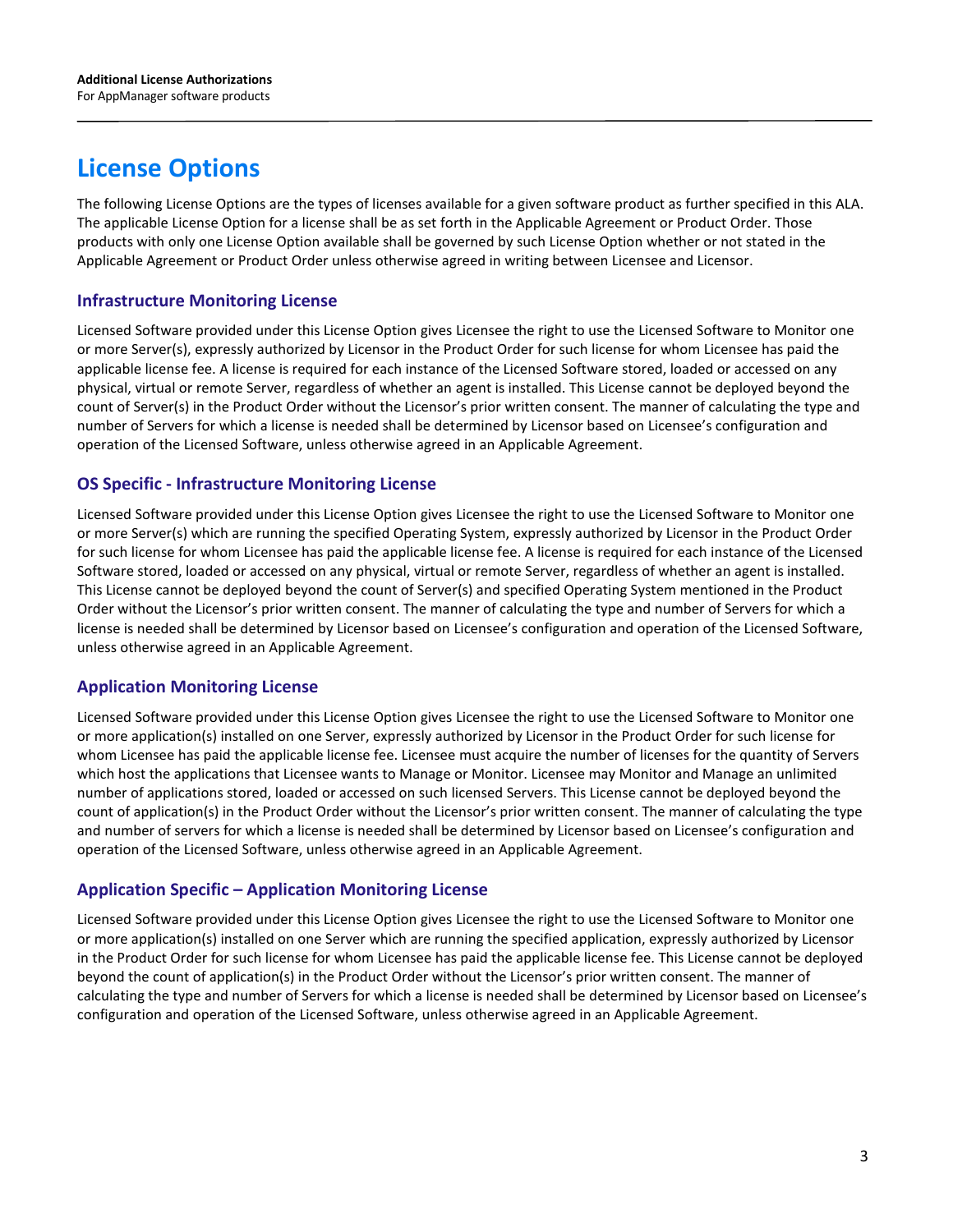#### **VOIP Monitoring License**

Licensed Software provided under this License Option gives Licensee the right to use the Licensed Software to Monitor one or more VOIP Device(s), expressly authorized by Licensor in the Product Order for such license for whom Licensee has paid the applicable license fee. This License cannot be deployed beyond the count of application(s) in the Product Order without the Licensor's prior written consent. The manner of calculating the type and number of Devices for which a license is needed shall be determined by Licensor based on Licensee's configuration and operation of the Licensed Software, unless otherwise agreed in an Applicable Agreement.

#### **Reporting and Analytics License**

Licensed Software provided under this License Option gives Licensee the right to use the Licensed Software to analyze and report on one or more Server(s) or Device(s), expressly authorized by Licensor in the Product Order for such license for whom Licensee has paid the applicable license fee. Licensee must acquire the number of licenses for the quantity of Managed Objects which Licensee wants to analyze and report. This License cannot be deployed beyond the count of Server(s) or Device(s) in the Product Order without the Licensor's prior written consent. This License requires a separate purchase of Infrastructure Monitoring License as per the Applicable Agreement. The manner of calculating the type and number of Servers and Devices for which a license is needed shall be determined by Licensor based on Licensee's configuration and operation of the Licensed Software, unless otherwise agreed in an Applicable Agreement.

## **Software Specific Terms**

#### **AppManager**

The following License Options apply: Infrastructure Monitoring License, OS Specific - Infrastructure Monitoring License, Application Monitoring License, Application Specific – Application Monitoring License, VOIP Monitoring License

#### **AppManager Unix Agent**

The following License Options apply: Infrastructure Monitoring License, OS Specific - Infrastructure Monitoring License

#### **Analysis Center**

The following License Options apply: Infrastructure Monitoring License, OS Specific - Infrastructure Monitoring License, Reporting & Analytics License

#### **Operations Center**

A license for Operations Center gives Licensee the right to use Operations Center to Manage and report on one or more Server(s) or Device(s) or application(s), expressly authorized by Licensor in the Product Order or Applicable Agreement. The manner of calculating the type and number of Servers and Devices for which a license is needed shall be determined by Licensor based on Licensee's configuration and operation of the Licensed Software, unless otherwise agreed in an Applicable Agreement.

#### **Vivinet Assessor**

A license for Vivinet Assessor gives Licensee the right to use Vivinet Assessor to Monitor, Manage, and report on one or more Device(s) expressly authorized by Licensor in the Product Order or Applicable Agreement. The manner of calculating the type and number of Devices for which a license is needed shall be determined by Licensor based on Licensee's configuration and operation of the Licensed Software, unless otherwise agreed in an Applicable Agreement.